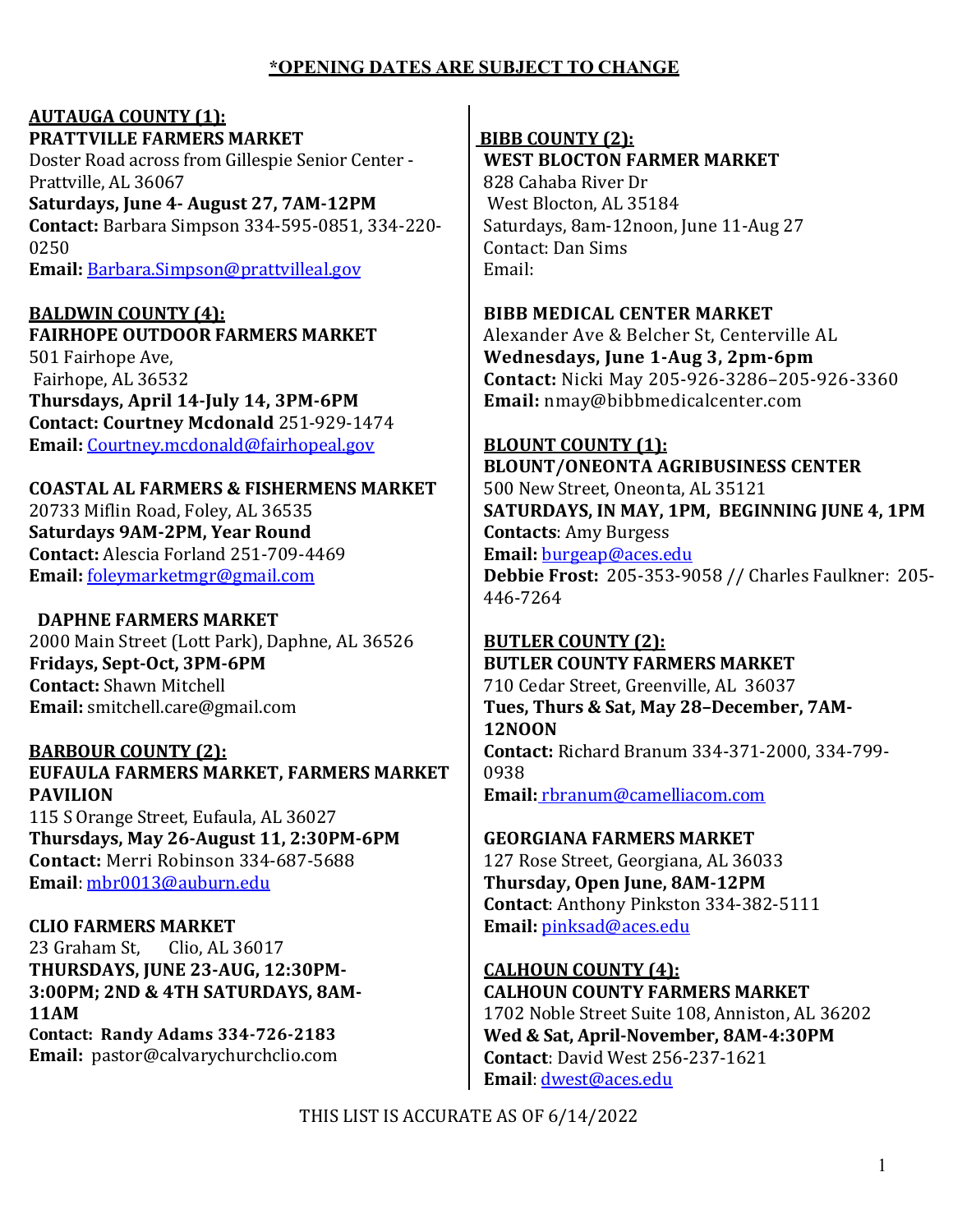#### **THE DOWNTOWN FARMERS MARKET**

1208 Walnut Ave, Anniston, AL 36201 **Saturdays, May 7-October 1,7AM-11AM Contact:** Michelle Smith 256-343-6560, Derryl Groce **Email:** [marketmanagerafm@yahoo.com](mailto:%20marketmanagerafm@yahoo.com) 

## **JACKSONVILLE FARMERS MARKET**

Pocket Park, between Ladiga St and 310 Church Ave, Jacksonville, AL 36265 **Saturdays, April 23-October 30, 7am-12pm Contact: Carol Miller 336-709-6033 Email:** [pfvinegar@yahoo.com](mailto:pfvinegar@yahoo.com) 

## **OXFORD MAIN STREET FARMERS MARKET SIMMONS PARK**

400 Main Street, Oxford, AL 36203 **Thursdays, 8AM-12NOON, June–August, \*\*\*CLOSED JULY 4\*\*\*** 

**Contact: Hunter Gentry 241-6667 Email: hgentry@mainstreetoxford.org**

#### **CHAMBERS COUNTY (2): HISTORIC LANGDALE MILL FARMERS MARKET** 6000 20th Ave (Farmers Market Pavilion), Valley, AL 36854 **Fridays, Opens May 6-End of August/ 1st of September depending on farmers, 3PM-6PM**

**(Eastern Time) Contact:** Laurie Blount 334-756-5281 **Email:** [lblount@cityofvalley.com](mailto:%20lblount@cityofvalley.com) 

## **LAFAYETTE FARMERS MARKET**

 1084 AL HWY 77, Lafayette, AL 36832 **MONDAYS, 3PM-6PM (CST), MAY - SEPTEMBER Contact:** Kim Slay 931-337-5097, Laura McClellan 706-586-9948 **Email:** [slayfarm@gmail.com](mailto:slayfarm@gmail.com)

**CHEROKEE COUNTY (1): CENTRE FARMERS MARKET** 635 Armory Rd, Centre, Al 35960 **THURSDAYS: 7AM-10AM, JUNE 9-SEPT 29, MONDAYS: 3PM-5PM, JUNE 13-JULT 25 Contact**: Phyllis Jones 256-475-3969; Rebecca Homan 256-557-4175 **Email**: [eyes3@tds.net](mailto:eyes3@tds.net)

#### **CLARKE COUNTY (3): PINE CITY FARMERS MARKET** 108 S. Kimball Ave, Jackson, AL 36545 **Saturdays, June 4th , 8AM-11AM Contact**: Jody Powell 251-769-7035 **Email:** jhood13@gmail.com

## **GROVE HILL FARMERS MARKET**

117 Cobb Street, Grove Hill, AL 36451 **Thursdays, June 2nd, 2PM-6PM Contact**: Kevan Tucker & James Parnell 251-275-3121, 334-830-2229 **Email**[: tuckejk@aces.edu](mailto:%20tuckejk@aces.edu)

**THOMASVILLE ALABAMA FARMERS MARKET** 14 Wilson Ave, Thomasville, AL 36784 **Mondays, beginning in June - Sept 3PM-6PM Contact:** Kara Durie, 334-636-1542 **Email:** [officemanager@thomasvillealchamber.com](mailto:officemanager@thomasvillealchamber.com)

# **CLAY COUNTY (1):**

**CLAY COUNTY FARMERS MARKET** 89520 Highway 9, Lineville, AL 36266 **Mon-Fri 9am-4pm, Sat 9am-12noon, June 27- August 5, Contact:** Abby Stewart 256-239-3103 **Email: [abby@clayfarmmarket.com](mailto:abby@clayfarmmarket.com)**

**CLEBURNE COUNTY (1): CLEBURNE COUNTY FARMERS MARKET** 51 Adamas St, Heflin, AL 36264 **Tuesdays & Saturdays, April-Nov, 8AM-1PM Contact:** Rhonda Green 256-201-2838 **Email:** [rbgreen65@aol.com](mailto:rbgreen65@aol.com)

**COFFEE COUNTY (2): ENTERPRISE FARMERS MARKET** 525 N Main St, Enterprise, AL 36330 **Open Year Round-Tues, Thurs, Sat, 7AM-11AM Contact**: Bridgit Briggs 334-348-2668 **Email**: [bbriggs@enterprise.gov](mailto:bbriggs@enterprise.gov)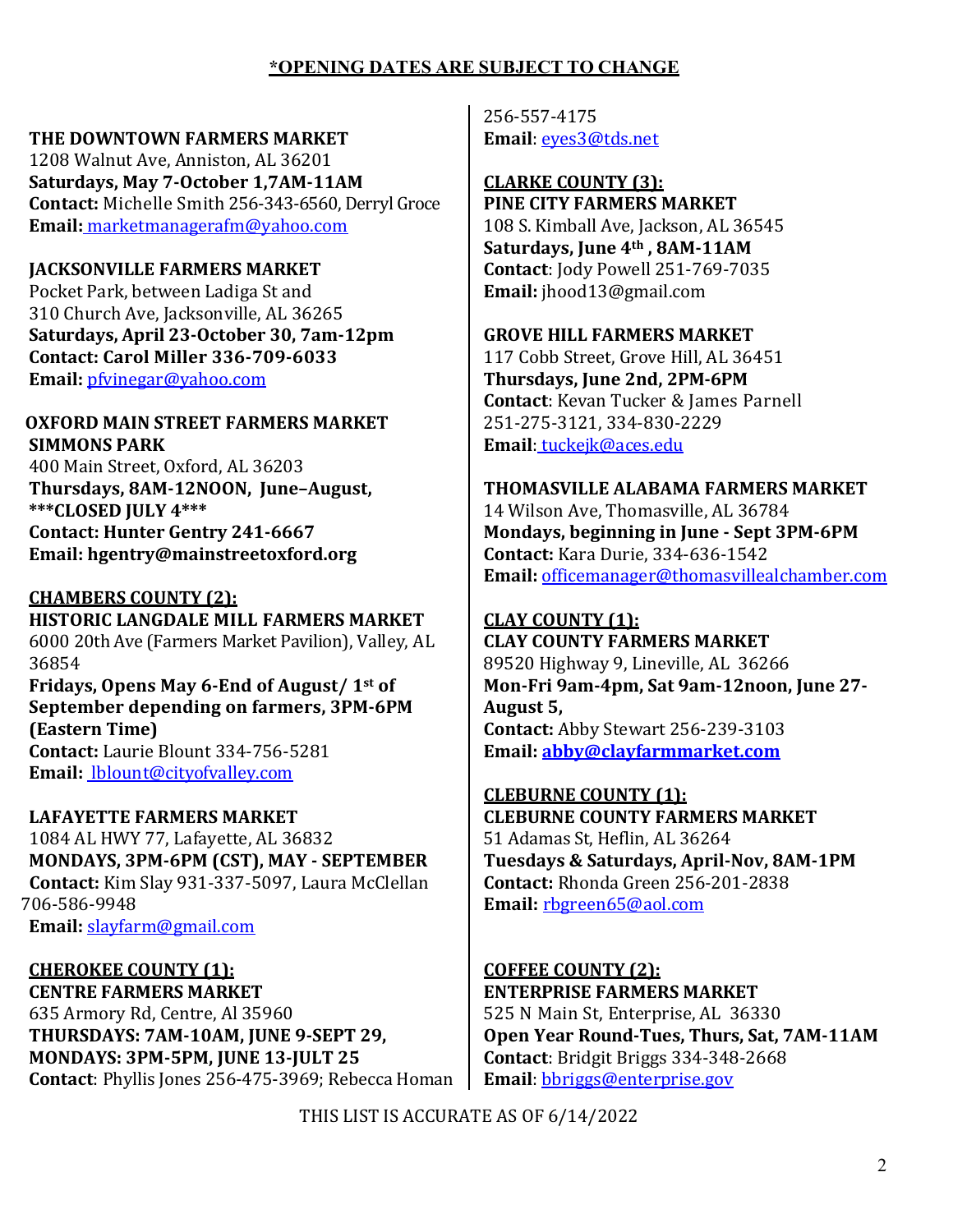#### **ELBA FARMERS MARKET**

312 W Collier Street, Elba, AL 36323 Saturdays, June -August, 8:00AM-11:00AM Contact: Aaron Pope 334-447-2028/ Destiny Hudson 334-347-9531 Email: [elbafarmersmarket@gmail.com](mailto:elbafarmersmarket@gmail.com) [www.facebook.com/elbafarmersmarket](http://www.facebook.com/elbafarmersmarket)

#### **COLBERT COUNTY (2):**

**LEIGHTON FARMERS MARKET** 2230 Railroad St **Open Saturdays June–August, 8AM – 12NOON Contact:** Derrick Silcox 256-446-8477 **Email:** [dericksilcox@gmail.com](mailto:dericksilcox@gmail.com)

**COLBERT COUNTY FARMERS MARKET** 500 S Montgomery St & S Raleigh Ave, Sheffield, AL 35660

**Open June, Tues, Thurs, Sat, 6AM-Until Contact**: Danny McWilliams 256-386-8571 **Email**: [dbm0010@auburn.edu](mailto:dbm0010@auburn.edu) 

**COVINGTON COUNTY (1): ANDALUSIA POWER PLANT FARMERS MARKET** 256 Historic Central Street, Andalusia, AL 36420 **Wednesdays(@Historic Central St) & Saturdays(@Andalusia Court Sq), April 23- July 30,7AM-12PM Contact: Allison Gordon 334-504-4691 Email:** [Allison.gordon@cityofandalusia.com](mailto:Allison.gordon@cityofandalusia.com)

**CRENSHAW COUNTY (1): CRENSHAW COUNTY FARMERS MARKET TOM HARBIN AG CENTER (EMMETT C. STRICKLAND PAVILION)** 816 Airport Road, Luverne, AL 36049 **Mondays, June–August, 3PM-6PM Contact**: Christy Johnson 334-304-5485 **Email: christy.johnson@greenvilleadvocate.com**

**CULLMAN COUNTY (3): BERLIN FARMERS MARKET** 50 Mt. Carmel Dr

Cullman, AL 35058

Mon & Wed 3PM-6PM, Sat 7AM-12PM, April 18-Oct 30 Contact: Keirstyn Montgomery 256-736-3138 Email: [clerk@berlinal.org](mailto:clerk@berlinal.org)

## **FESTHALLE MARKET PLATZ**

209 1st Avenue NE, Cullman, AL 35056 **Tues, Thurs, Sat, April–October, 7AM-2PM Contact: Michael Graveman 256-339-4911 Email[:](mailto:)** gravemanmichael@yahoo.com

#### **HANCEVILLE FARMERS MARKET**

200 Bangor Avenue, Hanceville, AL 35077 **Wed, Fri, Sat, April –December, 7AM-2PM Contact:** Danny Nail 256-887-8079 **Email**: [danjoy305@yahoo.com](mailto:danjoy305@yahoo.com) 

#### **DALE COUNTY (2): OZARK FARMERS MARKET**

115 East Court Square, Ozark, AL 36360 **Tues 2:30PM-5:30PM, May 24 -July 26 Contact**: Rosemarie Williamson 334-774-9321 **Email**: [info@ozarkalchamber.com](mailto:info@ozarkalchamber.com)

## **DALLAS COUNTY (2):**

**SELMA FARMERS MARKET**  108 Dallas Ave, Selma, AL 36702 **Tues, Thurs, Sat, June-November, 6AM-2PM Contact**: Randy Chandler 334-518-0346

#### **ORRVILLE FARMERS MARKET**

14560 Main St, Orrville, AL 36767 **Wednesdays, Fridays, Saturdays, June 4-Sept 3, 8am-2:30pm Contact:** Judy McKinney 334-996-8301 **Email:** jdmckinney2@centurytel.net

## **DEKALB COUNTY (6):**

**DEKALB COUNTY FARMERS MARKET**  151 18TH ST NE, Fort Payne, AL 35967 **Tuesdays & Fridays, June 2ND-September, 3PM-6PM** 

**Contact: Grady Dalton 256-657-4956**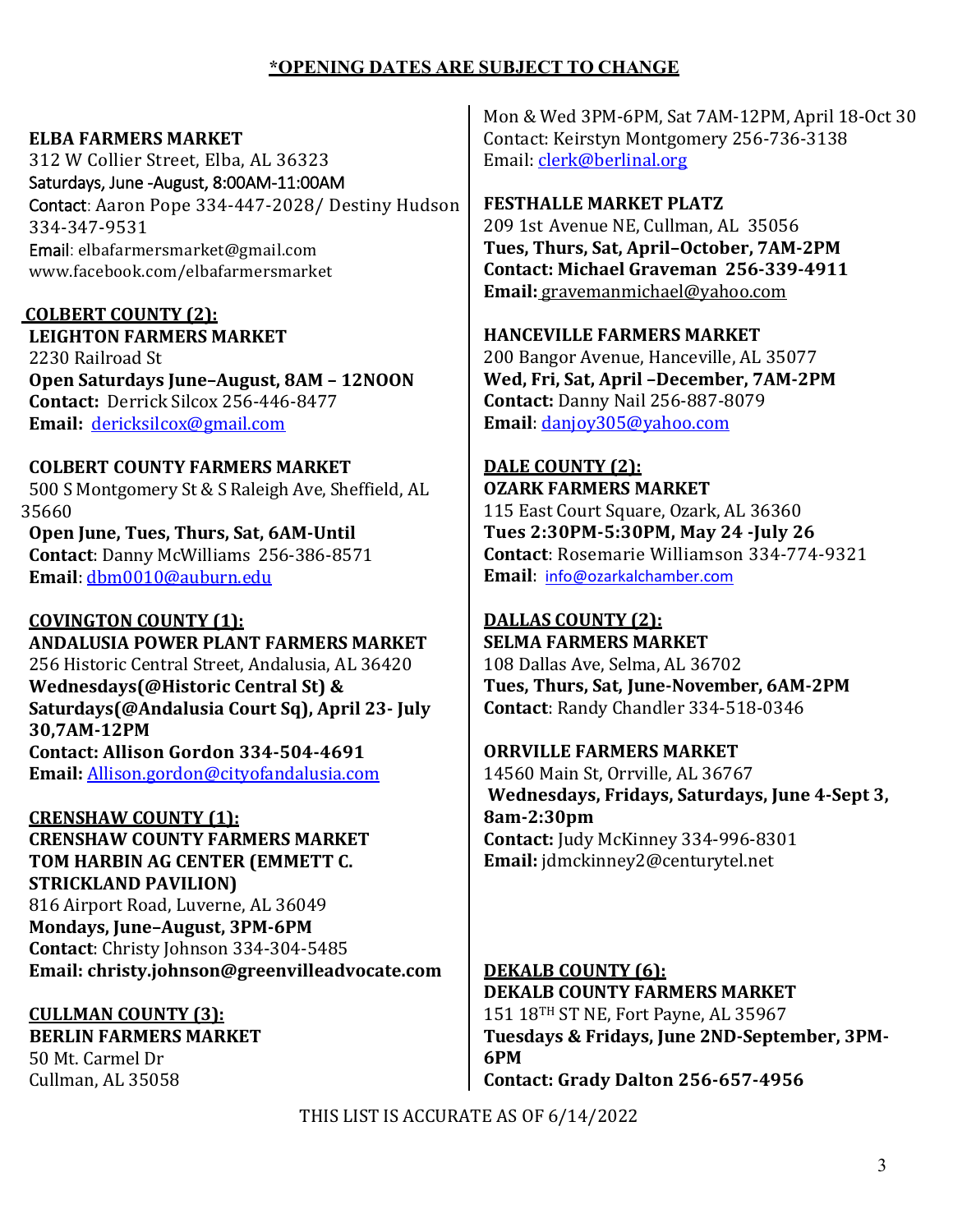#### **FORT PAYNE FAMILY FARMERS MARKET**

100 DeKalb Plaza Fort Payne, AL 35968 **Tuesdays, 8AM-12PM, Open May 3rd Contact**: Monica Anderson 256-601-9559 **Email**: [monica4au@hotmail.com](mailto:monica4au@hotmail.com)

#### **MENTONE FARMERS MARKET**  6139 AL Highway 117, Mentone, AL 35984 **Saturdays, Year Round, 10AM-1PM Contact:** Harriet Turner 256-845-1213

**Email:** [turnerhb2@gmail.com](mailto:turnerhb2@gmail.com)

# **RAINSVILLE FARMERS MARKET**

100 Rodeo Ln, Rainsville, AL 35986 **Thursdays, June-September, 4PM-6PM Contact:** Chris Hampton 256-657-1922 **Email:chrishampton03@hotmail.com**

#### **FORT PAYNE MAIN STREET FARMERS MARKET 501 Gault Ave**, NE Fort Payne, AL 35968 **JUNE 1-OCT 17, SATURDAYS 8AM-12NOON, MONDAYS, 3PM-6PM**

**Contact**: Connie Fuller 256-996-2131  **Email**: [info@fortpaynemainstreet.org](mailto:info@fortpaynemainstreet.org)

## **HENAGAR FARMERS MARKET**

98 Barron Drive, Henagar, AL 35978 **Mondays, June-August, 3PM-6PM Contact:** Alicia Wooten 256-657-6282 **Email**: henagarassistantclerk@farmerstel.com

# **ELMORE COUNTY (2):**

**MILLBROOK FARMERS MARKET** 3199 Main Street, Millbrook, AL 36054 **Tuesdays, May 17 -August 16, 7AM-12PM, Saturdays, May 28, June 25, July 23, 2PM-5PM Contact**: Chuck Burns 334-301-2650, 334-730-2827 **Email**: [peggychuckb@at](mailto:%20peggychuckb@a)t.net

**CITY OF WETUMPKA FARMERS MARKET** 304 East Coosa St, Wetumpka, AL **Thursdays, May 19 – Aug 25, 4PM-7PM Contact:** Dakota Steed 334-399-7619

**Email:** [dsteed@cityofwetumpka.com](mailto:dsteed@cityofwetumpka.com)

#### **ESCAMBIA COUNTY (1): ATMORE FARMERS MARKET**

201 East Louisville Ave, Atmore, AL 36504 **Tues, Thurs, Sat, Year Round, 7AM-5PM Contact:** Chris Black 251-368-2253 **Email:** [chrisb@cityofatmore.com](mailto:chrisb@cityofatmore.com)

## **ETOWAH COUNTY (4):**

**5th STREET FARMERS MARKET** 439 Locust Street, Gadsden, AL 35901 **Fridays, May 27-Sept 2, 7AM-12NOON Contact:** Janet Tarrance 256-549-4658 **Email[:](mailto:)** jtarrance@cityofgadsden.com

#### **ATTALLA DOWNTOWN FARMERS MARKET** 3rd Street NW (Hwy 11) & Hwy 431, Attalla AL 35594 **Thursdays, June– Sept 12PM-5PM Contact**: Debra Watts 256-613-9603 **Email**:

# **GLENCOE FARMERS MARKET**

201 W Chastain Blvd, Glencoe, AL 35905 **Tuesdays, June-Sept, 7AM-1PM Contact:** Tashia Blackerby 256-492-1424 ext 111 **Email**[:tashiablackerby@cityofglencoe.o](mailto:tashiablackerby@cityofglencoe.)rg

## **HOKES BLUFF FARMERS MARKET**

3310 Alford Bend Road, Hokes Bluff, AL 35903 **Mondays, June–Sept, 7am-12 noon Contact:** Scott Reeves 256-492-2414 **Email:** mayorgreeves@cityofhokesbluff.com

#### **FAYETTE COUNTY (1): FAYETTE FARMERS MARKET** 221 Temple Ave S, Fayette, AL 35555 **June 7-Nov, Tuesdays, 4PM-6PM Contact: Sarah McElfresh 713-775-9200, Lann Stewart 404-394-2674**

**Email: fayettefarmmarket@gmail.com**

**FRANKLIN COUNTY (2): FRANKLIN COUNTY FARMERS MARKET** 202 Green Avenue SW, Russellville,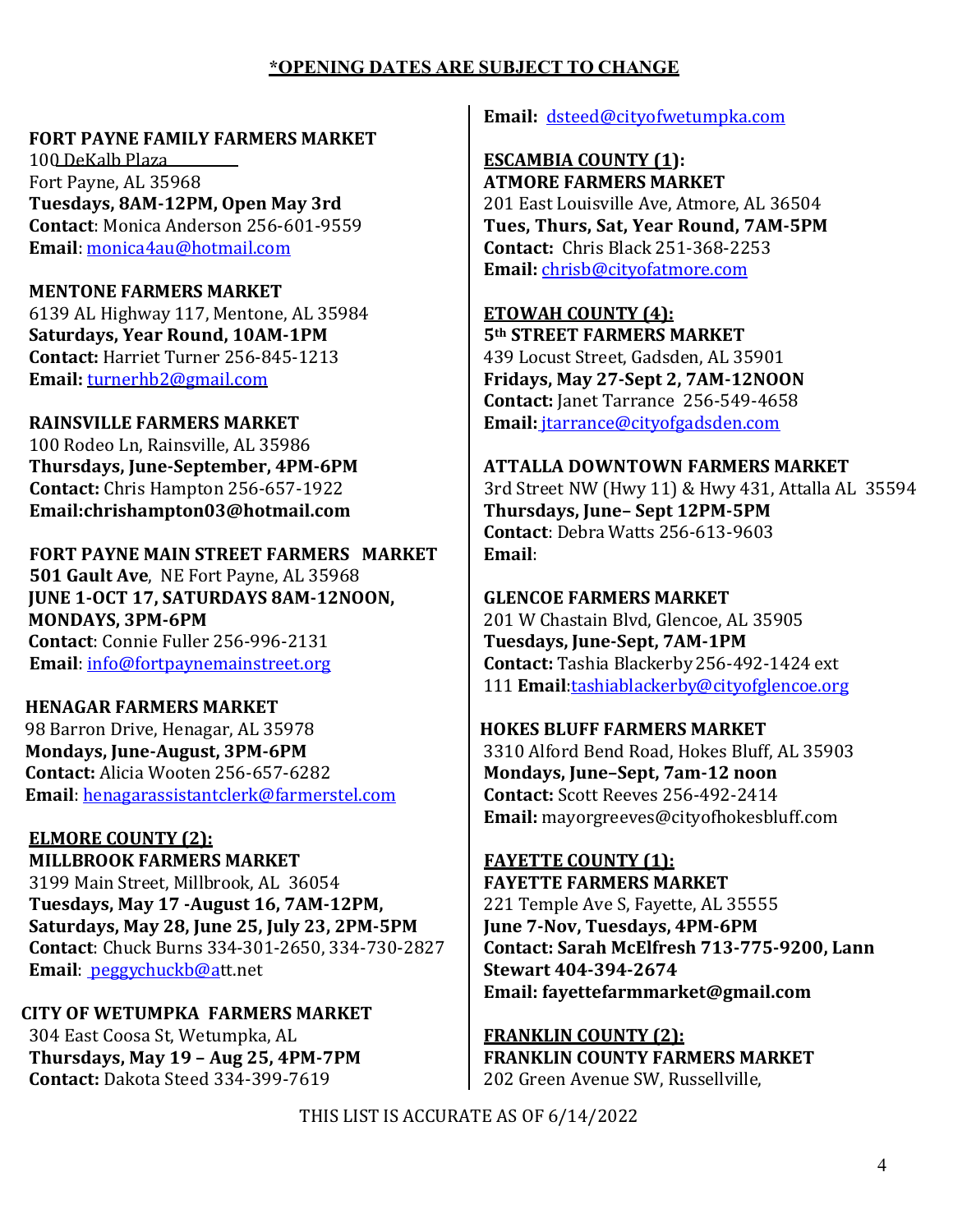#### AL35653

**Mon, Wed, Fri & Sat, June-October, 6AM-12PM Contact: Tammy West** 256-668-7649

**RED BAY FARMERS MARKET** 652 2nd Street NE, Red Bay, AL 35582 **Tues, Thurs, Sat, May –September, 7AM-1PM Contact: David Clark** 256-668-7049 **Email: [clarkdavid1948@gmail.com](mailto:clarkdavid1948@gmail.com)**

#### **GENEVA COUNTY (1)**

**GENEVA COUNTY FARMERS MARKET**

2756 East State Hwy 52, Hartford, Al 36344 Saturdays, May- September 8AM – 12 PM **Contact:** Rhonda Stone 334-723-6067 **Email:** [rjkstone67@gmail.com](mailto:rjkstone67@gmail.com)

#### **GREENE COUNTY (2):**

**GREENE COUNTY FARMERS MARKET** 137 Furse Ave (off Hwy 43 South), Eutaw, AL 35462 **Saturdays, April -September, 8AM-12PM Contact:** George Hall 205-799-5204 **Email: Tue**[gboligee@aol.com](mailto:gboligee@aol.com)

**UNITED FARMERS MARKET** County Road 41 and County Road 18, Forkland, AL 36740 **Every other Saturdays- May 28-October, 8AM-12NOON Contact:Regenia Gulley 334-216-3539 Email:** [r](mailto:mcal919@bellsouth.net)gulley.tenntom@yahoo.com

 **HALE COUNTY (1):**

GREENSBORO FARMERS MARKET(KORDER) Intersection of Hwy 14 and Hwy 61, Greensboro, AL, 36301 – CLOSED

 **HENRY COUNTY (2):**

**HEADLAND FARMERS MARKET** 9 Park Street (Downtown) Headland, AL 36345 **Fridays, June–July, 3PM-7PM**

**Contact:** Pee Wee Bell 334-726-0844 **Email:** [davidabell640@gmail.com](mailto:davidabell640@gmail.com)

**ABBEVILLE FARMERS MARKET** 100 Columbia Rd, First Baptist Church, Abbeville, 36310 **Thursdays, May-July, 3PM-6PM Contact: Rena Cosby** 334-441-6590 **Email**: [rmc11260@aol.com](mailto:rmc11260@aol.com)

**HOUSTON COUNTY (4): WIREGRASS FARMERS MARKET** 1699 Ross Clark Circle, Dothan, AL 36302 **Tues and Fri, June–August, 7AM-12PM Contact**: Ronnie Aplin 334-798-4508 **Email:** [davidabell@gmail.com](mailto:davidabell@gmail.com)

#### **POPLAR HEAD FARMERS MARKET**

601 North Foster St, Dothan, AL 36301 **Saturdays, May 14– July 31, 8AM-12PM Contacts:** Donna Balzaratti 334-655-0330 Jaime Bienvu 334-278-4420 **Email:** [donna\(underscore\)\\_balzaratti@yahoo.com](mailto:donna(underscore)_balzaratti@yahoo.com) [www.poplarheadfarmersmarket.com](http://www.poplarheadfarmersmarket.com/)

**ASHFORD FARMERS MARKET**

312 Midland Street, Ashford, AL 36312 **Saturdays, June 6-August 6, 7AM-11AM Contact:** Kimberly Vann 334-714-3520 **Email:** [kvann@dothan.org](mailto:kvann@dothan.org)

**TAYLOR FARMERS MARKET** 1469 State Highway 605, Taylor, AL 36301 **Fridays, June 6-Aug 6, 5PM-8PM Contact: Maranda Weathers 334-790-1526 Email:** [Maranda.Weathers@outlook.com](mailto:Maranda.Weathers@outlook.com) 

**JACKSON COUNTY (2): JACKSON COUNTY FARMERS MARKET** 218 Bob Jones Road, Scottsboro, AL 35768 **Tuesdays, Thursdays, Saturdays, June-Oct, 6AM-12PM Contacts**: Leroy Higginbotham 256-599-8226

**JEFFERSON COUNTY (17): JEFFERSON COUNTY TRUCK GROWERS ASSOC.** 344 Finley Avenue West, Birmingham, AL 35204 **7 days a week, Year Round, 24hrs. a day**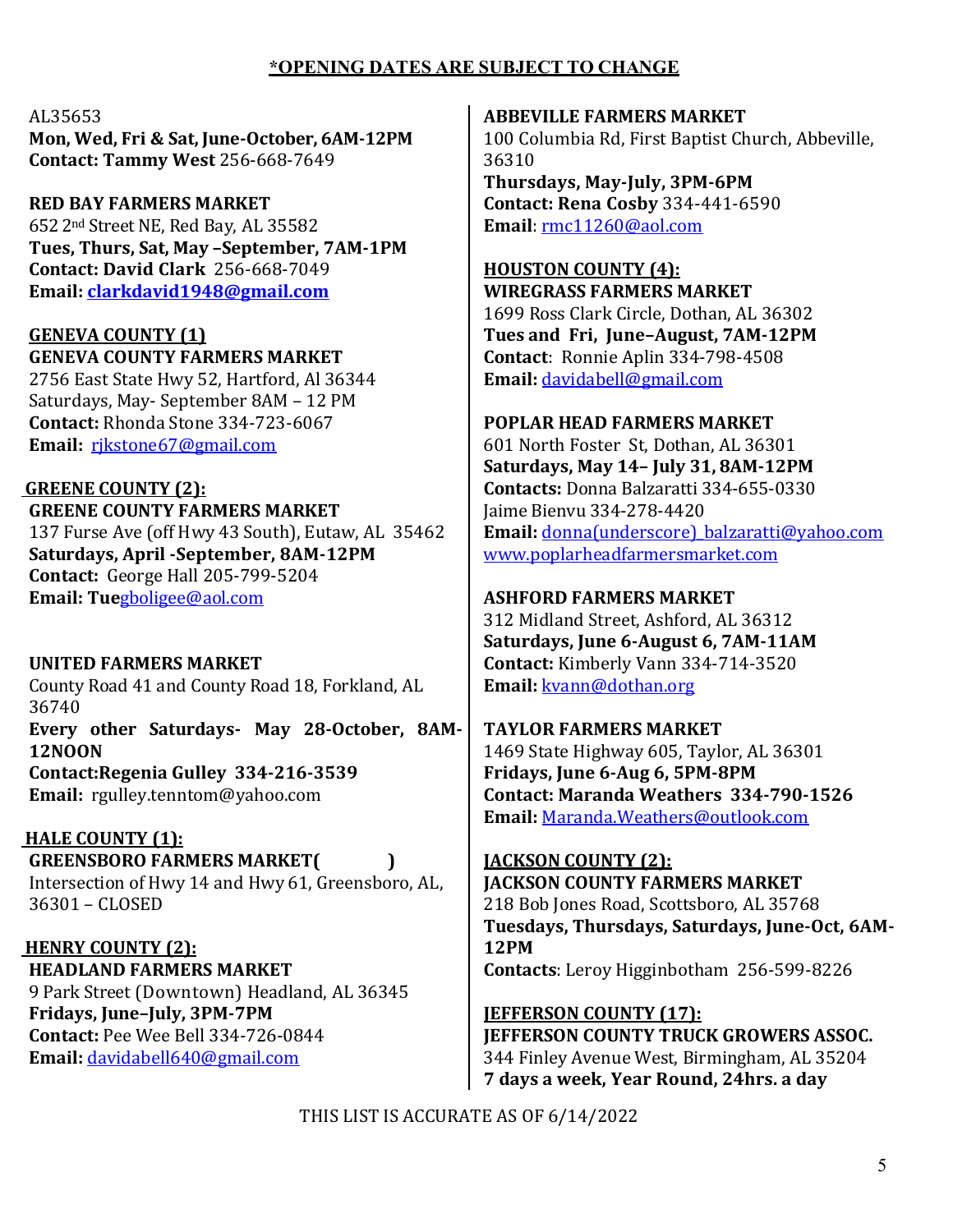**Contact: Kevin Sims** 205-251-8737 **Email:** jctgamanager@gmail.com

**THE MARKET AT PEPPER PLACE** 2821 2nd Avenue South, Birmingham, AL 35233 **Saturdays, Jan 22-Dec 10, 7am-12 Noon, RAIN OR SHINE Winter Market(indoors)-Jan 22-April 9 Outdoor Market-April 16-Dec 10 Contact: Lisa Beasley 205-490-3176 Email:** [lisa@pepperplacemarket.com](mailto:lisa@pepperplacemarket.com) [www.pepperplacemarket.com](http://www.pepperplacemarket.com/)

# **TRUSSVILLE FRESH FARMERS MARKET**

90 Parkway Drive & Main St @ Church of the Holy Cross **Sat 8AM-12NOON -April 9-Nov 19, Tues 1PM-5PM April 29-Oct 25 Contact**: Wesley Gooch 205-283-4558 **Email:** [dahliweasel@gmail.com](mailto:DahliWeasel@gmail.com) 

 **EAST LAKE FARMERS MARKET** East Lake United Methodist Church 7753 First Avenue South, Birmingham, AL 35233 **Saturdays, May-October, 8AM-12PM Contact**: Sally Allocca 205-836-3201 **Email:** info@eastlakemarket.org

## **GARDENDALE FARMERS MARKET**

857 Main St (Gardendale Civic Center) Gardendale 35071 **Thursdays, May 20–Sept 30, 1PM-5PM Contact:** Jim Parola 205-285-9170, 205-631-5679 **Email:** [jimparola@charter.net](mailto:jimparola@charter.net) 

#### **UAB FARMERS MARKET**

UAB North Pavilion 18th Street S & 6th Avenue S, Birmingham, AL 35233 **Fridays, June 3-August 26, 11AM-2PM Contact:** Camille Perkins 205-934-3432 **Email:** [cperkins@uabmc.edu](mailto:cperkins@uabmc.edu)

**BESSEMER FARMERS MARKET** Besser Rec Center, 100 14th Street South, Hwy 150

Bessemer, AL 35020 **Saturdays, April 16–September 24, 8AM-12 Noon Contact:** Joe Openshaw 205-907-4099 **Email:** [joe.openshaw@gmail.com](mailto:joe.openshaw@gmail.com) www.bessemerfarmersmarket.com

## **WEST HOMEWOOD FARMERS MARKET**

160 Oxmoor Rd, Homewood, AL 35209 **Tuesdays June-July & 1st Tuesday of August, 5PM-8PM Contact:** Kenyon Ross Email: [marketmanager@westhomewood.com](mailto:marketmanager@westhomewood.com) [kenyonross@gmail.com;](mailto:kenyonross@gmail.com) info@westhomewood.com

**ROSS BRIDGE FARMERS MARKET** 2101 Grand Avenue, Hoover, AL 35226 **Fridays, May 14- August 13, 4PM-8PM, Rain or Shine Contact**: Kate Douglas 205-305-9457 **Email**: kate@gamedaydoneright.com

#### **PINSON FARMERS MARKET**

4509 Center Point Road, Pinson, AL 35126 **Fridays, April 30–October, 2PM-6PM Contact:** Jim Dooley 205-569-9007 **Email:** [farmer7320@hotmail.com](mailto:farmer7320@hotmail.com)

#### **LEEDS FARMERS MARKET**

 6th Street, Leeds, AL 35094  **Thursdays, May-Aug, 3PM-6PM Contact**: Lisa Kennedy 205-369-0807  **E mail:** [kennedysdlk@gmail.com](mailto:kennedysdlk@gmail.com)

 **VESTAVIA HILLS UMC FARMERS MARKET** 741 Montgomery Hwy, Vestavia, AL 35216  **Wednesdays, May 4-Aug 31, 10AM-1PM Contact**: Jarry Taylor 205-613-3875  **Email:** [jarry@bhmtaylors.com](mailto:jarry@bhmtaylors.com)

**HUEYTOWN HARVEST FARMERS MARKET** 2066 HIGH SCHOOL ROAD, HUEYTOWN, AL 35020 **SATURDAYS 8AM-12PM, May –Aug (Rain or shine) Contact:** Regina Evans-Barrentine 205-228-9220  **Email:** [hueytownharvest@gmail.com](mailto:hueytownharvest@gmail.com)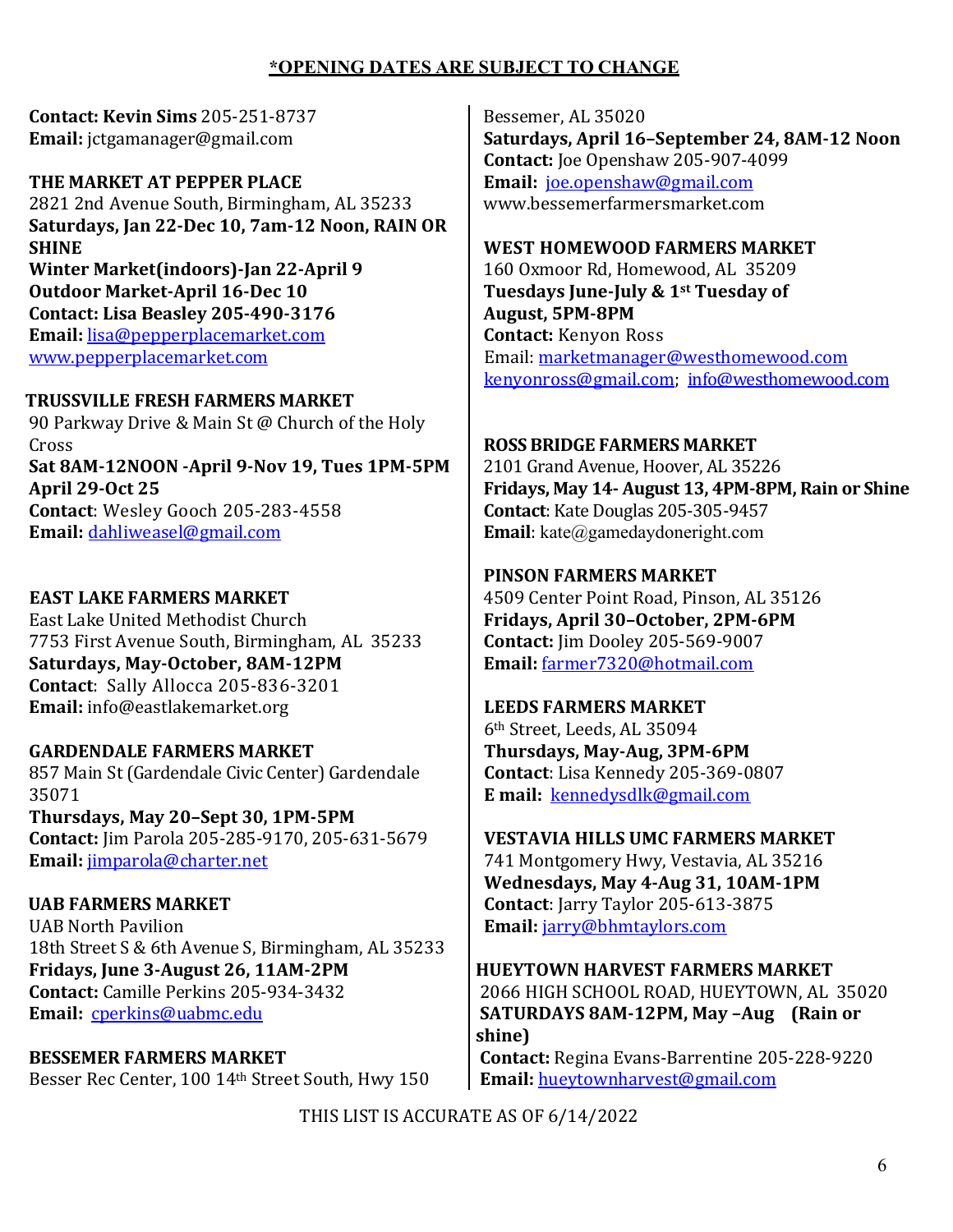# **MCCALLA FARMERS MARKET**

**PLEASANT HILL UMC** 4809 Bell Hill Rd, Bessemer, AL 35022 **Wednesday, June-August, 3PM-6PM \$10 fee Contact:** Alan Brooks 205-410-4224 **Email**: [lab4u@aol.com](mailto:lab4u@aol.com)

## **LAMAR COUNTY (2):**

**LAMAR COUNTY FARMERS MARKET** 281 Columbus Ave, NW, Vernon, AL 35592 **Tuesdays 4PM-6PM and Saturdays 8:14AM-10:30AM Contact: Mac Washington** 205-712-1593 **Email:** [washimd@auburn.edu](mailto:washimd@auburn.edu)

## **MILLPORT FARMERS MARKET**

McAdams Street ( City Hall)@ The Walking Track Millport, AL 35576 **Thursdays, 3PM-6PM, June 9 – August 11 Contact: Susan Hudgens 662-364-6883 Email**: [coreysgirl83@yahoo.com](mailto:coreysgirl83@yahoo.com)

## **LAUDERDALE COUNTY (3):**

**FLORENCE/LAUDERDALE FARMERS MARKET** 451 Fairground Road, Florence, AL 35630 (Corner of Fairground Rd and Chisholm Rd) **May: Saturdays, 6AM-1PM June-September: Tue, Thu, Sat, 6AM-1PM October: Saturdays, 6AM-1PM Contact:** Steve Chenalt 256-443-4998 **Email: bbryant@lauderdalecountyal.gov**

## **THE FARMERS MARKET AT KILLEN PARK**

830 Lock Six Road, Killen, AL 35645 **May 1st - Saturdays, 8AM-12PM, May 24 - Tues 3PM-6PM-Thru Sept Contact:** Barbara Yielding 256-714-9068 **Email:** [barbarasgarden@bellsouth.net](mailto:barbarasgarden@bellsouth.net)

## **LAWRENCE COUNTY (2): LAWRENCE COUNTY FARMERS MARKET** 13182 Alabama Hwy 157, Moulton, AL 35650 **Tues & Sat 6AM-1PM, Thurs 1PM-7PM, Mid April-End of October Contact:** Duel Bordan 256-974-1730, 256-303-7553 **Email:** [marybuddy44@gmail.com](mailto:marybuddy44@gmail.com)

## **TOWN CREEK FARMERS MARKET**

15992 Main Street, Town Creek, AL 35672 **Saturdays, 7AM-1PM, April-November Contact**: Mike Parker 256-476-1160 **Email:** [mikeparker1160@gmail.com](mailto:mikeparker1160@gmail.com)

## **LEE COUNTY (4):**

**THE OGROWS OPEN AIR MARKET** 1103 Glenn Street, Opelika, AL 36801(Southside Center) **Tuesdays, May 17-August 23, 3PM-6PM Contact: Andrew Reynolds** 334-328-6491 **Email:** [par0020@auburn.edu](mailto:par0020@auburn.edu)

## **CITY MARKET - TOWN CREEK PARK**

1150 S. Gay Street, Auburn, AL 36830 **Saturdays, May 21-August 27, 8:00AM-11AM Contact:** Sarah Cook 334-501-2948 **Email:** [scook@auburnalabama.org](mailto:scook@auburnalabama.org) 

## **THE AUBURN UNIVERSITY FARMERS MARKET @ AG HERITAGE PARK**

650 S Donahue Drive, Auburn University, AL 36849 **Thursdays, May 5 – August 11, 3PM-6PM Contact**: Mark Foshee 334-703-3232 **Email**: [foshemw@auburn.edu](mailto:foshemw@auburn.edu) 

## **LIMESTONE COUNTY (2):**

**LIMESTONE COUNTY FARMERS MARKET** 409 Green Street W, Athens, AL 35611 **Tuesdays & Fridays, May-Nov, 6:30AM-1PM Contact:** Robert Davis 256-233-6400, 256-216- 6526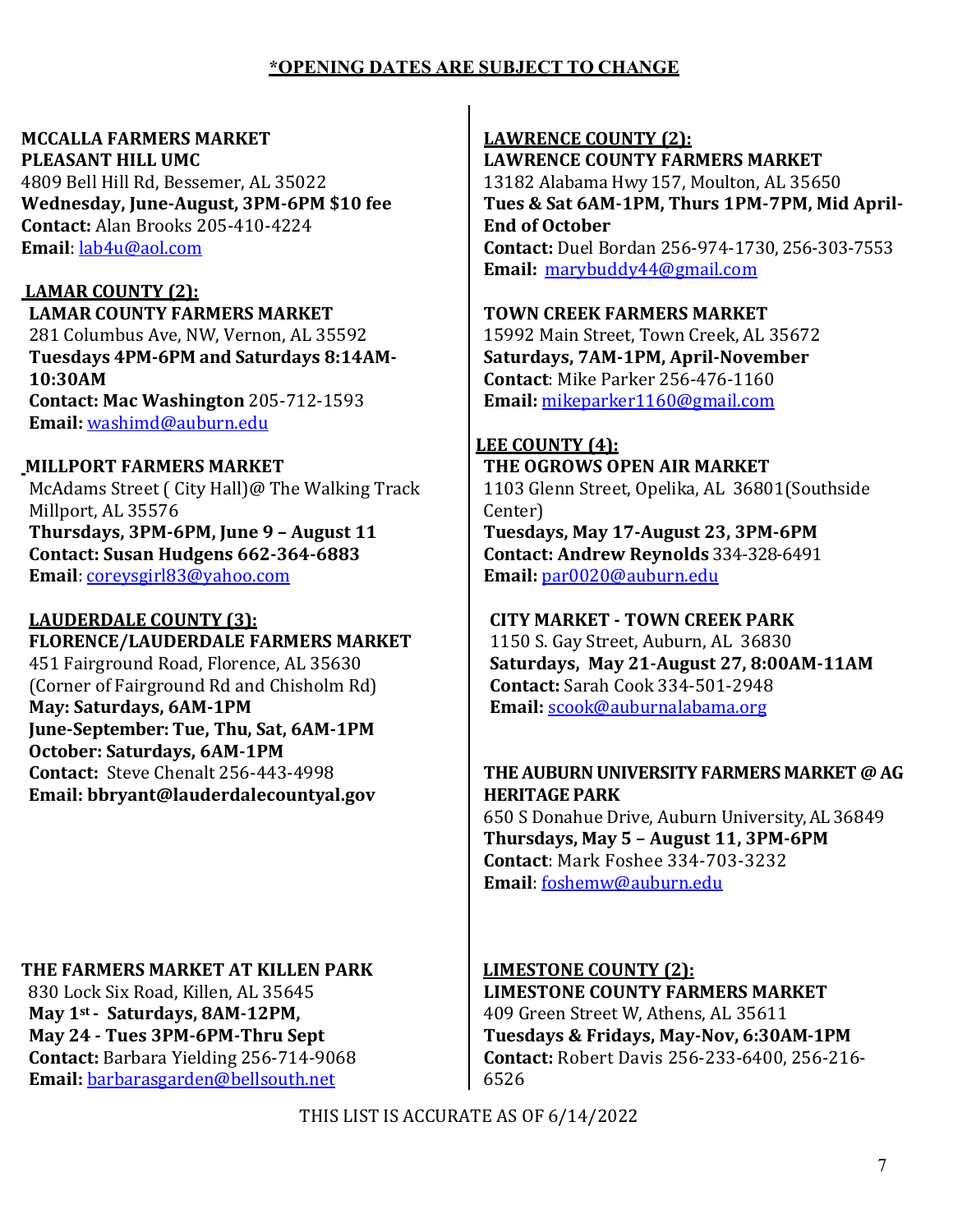**Email:** [pam.ball@limestonecounty-al.gov](mailto:pam.ball@limestonecounty-al.gov)

## **ATHENS FARMERS MARKET**

409 W Green Street, Athens, AL 35611 **Tuesdays, May 3-Sept 27, 7AM-12NOON, Saturdays, June 4 -August 27, 8AM-12NOON Contact: Kat Greene 931-242-5184 Email:** [kat@athensmainstreet.org](mailto:kat@athensmainstreet.org)

#### **LOWNDES COUNTY (1): LOWNDES COUNTY FARMERS MARKET**

653 State Hwy S (Orchard Healthcare), Hayneville, 36040

**Wed 7AM-11AM, Fri 3PM-6PM, Sat 8AM-11AM, June-Contact:** George Hunter 334-548-2535 **Email:** [ghunter@tuskegee.edu](mailto:ghunter@tuskegee.edu)

#### **MACON COUNTY (1):**

**MACON COUNTY FARMERS MARKET** Elm and Spring Street**,** Tuskegee, AL 36083 **Wed & Sat, May–September, 8AM-2PM Wed & Sat, October-March, 9AM-12PM Contact**: Henry Pace 334-339-7310 **Email:** [henrydpace@yahoo.com](mailto:henrydpace@yahoo.com)

#### **MADISON COUNTY (9):**

**MADISON COUNTY FARMERS MARKET** 1022 Cook Avenue, Huntsville, AL 35804 **Wed-Fri 8AM-4PM, Sat 8AM-2PM Contact: Susan Ayers Kelley Email:** [MCfarmersmarket2022@gmail.com](mailto:MCfarmersmarket2022@gmail.com)

## **MADISON CITY FARMERS MARKET**

1088 Hughes Road, Madison, AL 35758 **Saturdays, April-September, 8AM-12PM Saturdays, October–November, 9AM-12PM Contact:** Mary Stallings 256-656-7841 **Email:** info@madisoncityfarmersmarket.com [www.madisoncityfarmersmarket.com](http://www.madisoncityfarmersmarket.com/) 

## **BAILEY COVE FARMERS MARKET**

12200 Bailey Cove Road, Huntsville, AL 35803 **Saturdays, May 7 – Sept 3, 8AM-12PM Contact: Kim Cantrell 256-508-2363**

**Email:** [bcfarmersmarket@s](mailto:bcfarmersmarket@)tthomashuntsville.org

#### **GREENE STREET MARKET AT NATIVITY**

304 Eustis Avenue, Huntsville, AL 35801 **Open Thursdays: May 5 –Oct 27, 4pm-8pm (May-Aug), Sept 4PM-7PM, Oct 3PM-6PM Contact:** Marilyn Evans 256-682-4429 **Email: [Marilynhevans@gmail.com](mailto:Marilynhevans@gmail.com)** [www.greenestreetmarket.com](http://www.greenestreetmarket.com/)

#### **HEALTHWORKS FARMERS MARKET-HUNTSVILLE HOSPITAL**

101 Governors Dr (Plaza Resource Center, corner of Governors Dr & Madison St), Huntsville, AL 35801 **Open:Thursdays, April – Mid October 7:30AM-11:30 Contact**: Jana Payne 256-265-6288 E**mail**: [jana.payne@hhsys.org](mailto:jana.payne@hhsys.org)

#### **PROVIDENCE FARMERS MARKET**

1 Town Center Dr, Huntsville, AL 35806 **Saturdays, 8am-2pm, April 30-Nov 5 Contacts:** Tanae At Lee 256-698-0871 **Email:** providencemarkethsv@gmail.com

#### **OAKWOOD FARMERS MARKET**

**5001-A University Blvd, Huntsville, Al 35806 Fridays, April-Oct, 12PM-4PM Contact: Cozy Underwood 256-726-7127 Email: [cunderwood@oakwood.edu](mailto:cunderwood@oakwood.edu)**

#### **TUESDAY FARMERS MARKET AT MERIDIANVILLE**

175 Monroe Rd, Meridianville, AL 35759 **Tuesdays, June 1-Aug 31, 3:30pm-6:30pm Contact: Nathan Cantrell 256-519-1701 Email: [Nathan.e.cantrell@gmail.com](mailto:Nathan.e.cantrell@gmail.com)**

#### **OLD THYME MARKET**

The Garner Street Alley-Downtown Madison Fridays, June-Oct, 3pm-7pm Contact: Alix & Chris Niblett-205-285-4894, 205- 789-5219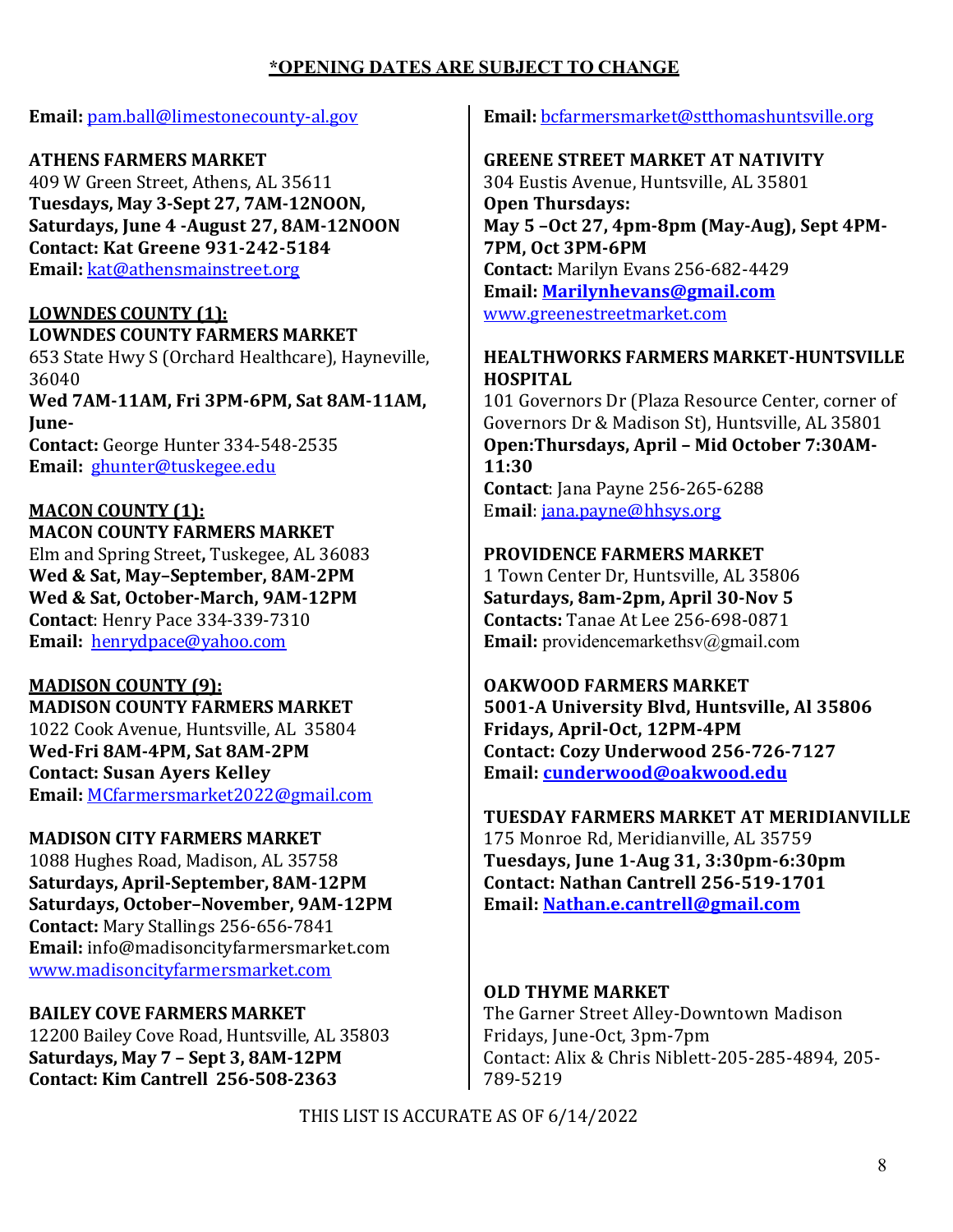Email: [alixniblett@gmail.com](mailto:alixniblett@gmail.com)

**LATHAM UMC FARMERS MARKET** 109 Weatherly Road, Huntsville, AL 35803 Tuesdays, June – Aug, 3pm-6pm **Contact**: Paul Wiegert 256-881-4069 **Email**: [lathammarket@lathamumc.org](mailto:lathammarket@lathamumc.org)

**MARENGO COUNTY (2): DEEP SOUTH FOOD ALLIANCE** 2420 East Coats Ave, Linden, AL 36748 **Saturdays, June 4, 8AM-12PM Contact**: Andrew Williams 334-216-1344 **Email[:](mailto:)** [williamsandrew1976@gmail.com](mailto:williamsandrew1976@gmail.com)

**DEMOPOLIS TSC FARMERS MARKET** 1404 Highway 80 W, Tractor Supply Co Demopolis, AL 36732 **Saturdays, May-Sept, 8AM-12PM Contact:**Larry Curtis 334- 287-3503 **Email:**[str1507@tractorsupply.com](mailto:str1507@tractorsupply.com)

**DEMOPOLIS FARMERS MARKET** 201 North Main Ave Demopolis, AL 36732 **Saturdays** 8AM – 12PM, June – August **Contact:** Rhae Darsey 601-917-8661 **Email:** [demopolisnarket@gmail.com](mailto:demopolisnarket@gmail.com)

**THOMASTON FARMERS MARKET** Hwy 25 & Hwy 28 Intersection Thomaston, AL 36783 **Saturdays, June-August, 8am-12noon Contact:** Andrew Williams 334-216-1344 **Email:** [williamsandrew1976@gmail.com](mailto:williamsandrew1976@gmail.com)

**MARION COUNTY (1): HAMILTON FARMERS MARKET** 2151 Bexar Ave W (old fire dept.) Hamilton, AL 35570 **Sat 7AM-11AM, Tues & Thurs 3PM-6PM, Open June Contacts**: Marvie Marchbanks 205-712-4866

**Email: marviemarchbanks@yahoo.com**

**MARSHALL COUNTY (5): GUNTERSVILLE FARMERS MARKET** 880 Sunset Drive, Guntersville, AL 35976 **Tues, Thurs and Sat, April-October, 7AM-1PM (or until sold out) Contact: Matt Bryant 256-571-7590, 256- 960-1036 Email:** [mbryant@guntersvilleal.org](mailto:mbryant@guntersvilleal.org)

**BOAZ FARMERS MARKET** 108 Line Street, Boaz, AL 35957 **Monday-Saturday, Year Round, 6AM-8PM Contact:** Jill Bright 256-593-9537 **Email:** [jill.bright@cityofboaz.org](mailto:%20jill.bright@cityofboaz.org)

**ARAB FARMER MARKET** 307 N Main Street, Arab, AL 36016 **Mon, Wed, Fri, Sat, April 1-November 30, 7AM-3PM Contact: Tabitha Dailey** 256-586-3866 **Email:** tdailey@arabcity.org

**ALBERTVILLE FARMERS MARKET**  116 West Main Street. Albertville, AL 35950 **Thurs, 3PM-6PM, May-October, Rain or shine Contact:** Robin Gore 256-891-8200 **Email:** [rgore@cityofalbertville.com;](mailto:rgore@cityofalbertville.com;) marketmanager@cityofalbertville.com

**MOBILE COUNTY (10): HALLS MILL ROAD FARMERS MARKET** 2245 Halls Mill Road, Mobile, AL 36606 **Thursdays, June - July 7:30AM-11:30AM Contact:** Art Sessions 251-865-6341, 251-337-3213 **Email:** [sartsessions@aol.com](mailto:sartsessions@aol.com)

**MARKET IN THE PARK**  300 Conti St, Mobile, AL 36602 **Saturdays, May 7-July 9, 7:30AM-12NOON Fall: Saturdays, Oct. 15-Nov. 19, 7:30AM-12NOON**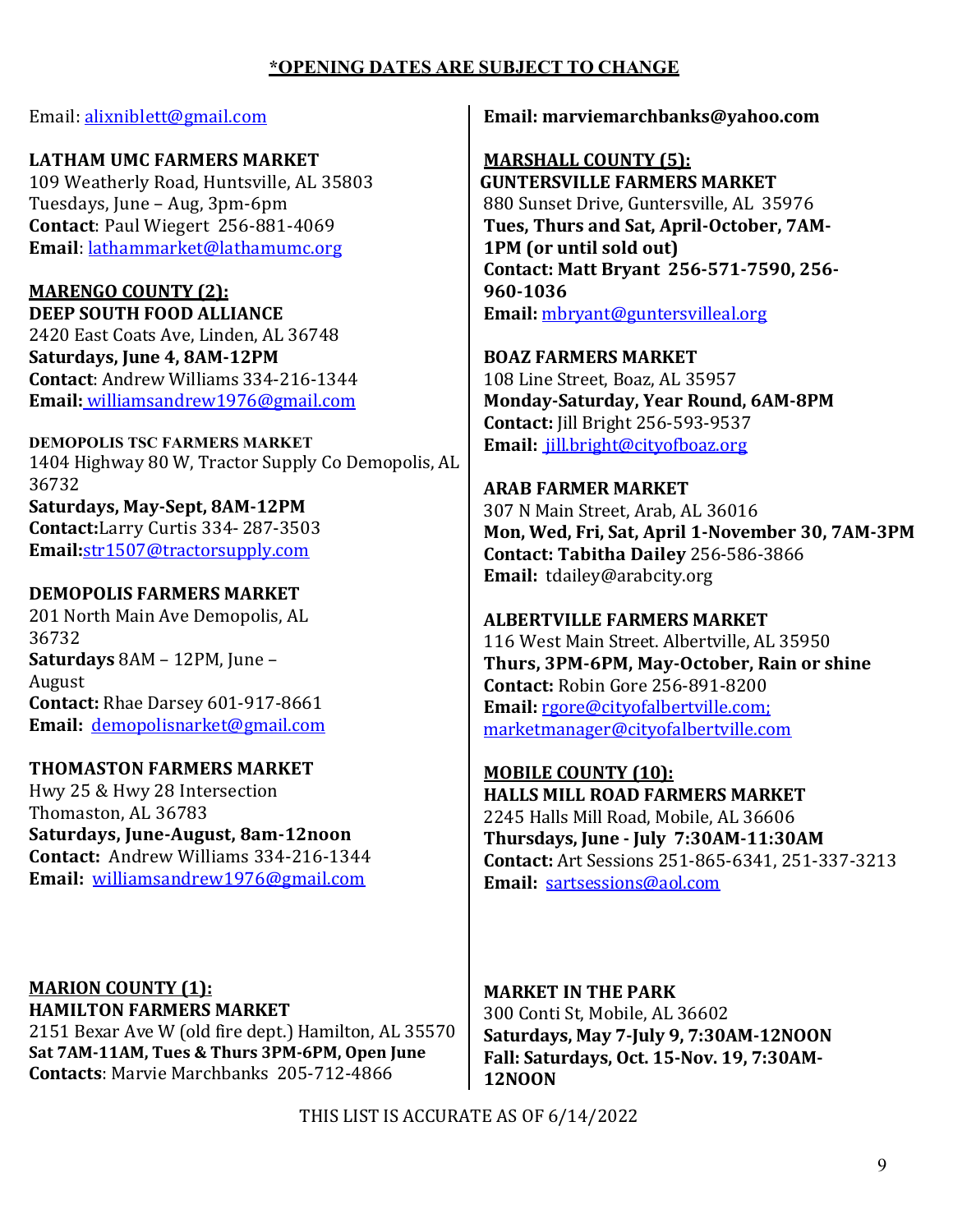**Contact: Marissa Pritchard** 251-208-1550 **Email:** marissa.pritchard@cityofmobile.org

**TRINITY GARDENS PARK**  3100 Bank Ave, Mobile, AL 36617 **Thursdays, May 26– July 7, 3PM-6PM Contact: Marissa Pritchard** 251-208-1550 **Email:** [marissa.pritchard@cityofmobile.org](mailto:%20marissa.pritchard@cityofmobile.org)

**DAUPHIN ISLAND FARMERS MARKET** Cadillac Square, E Bienville Blvd, Dauphin Island, AL 36528 **Sundays, April-late July, 8AM-12PM Contact:** William Harper 251-861-2642, 251-622-0457 **Email:** [whharper@centurytel.net](mailto:whharper@centurytel.net)

**CUMC FARMERS MARKET** 6101 Grelot Road, Mobile, AL 36609 **Tuesdays, May 2-July 5, 2:30PM-5:30PM Contact:** Bob McBride 251-767-7526 **Email:** fmchristunited@gmail.com

 **PRICHARD FARMERS MARKET** 204 S Wilson Ave, Prichard, AL 36610 **First & Third Saturdays, April-Dec, 8AM-12NOON Contact:** Frewin Osteen 251-289-9303/251-295- 1115 **Email:** phadep1@hotmail.com

 **WHISTLER FARMERS MARKET** 3326 Anton St Whistler, AL 36612 Open 2nd & 4th Tuesdays, May 10th through Nov 22nd Contact: Robert Murphy 251-295-1115

Email: rmurphy@nmcfpm.org

# **PRICHARD MAIN ST FARMERS MARKET**

 2501 W Main St Prichard, AL 36610 Open 2nd & 4th Thursdays, May 12th through Nov 24th Contacts: Robert Murphy 251-295-1115

**SHILOH AVE FARMERS MARKET**

 300 New Shiloh Ave Mobile, AL 36607 Open 2nd & 4th Wednesdays, May 11th through Nov 23rd Contacts: Robert Murphy 251-295-1115

 **CITRONELLE FARMERS MARKET** 18300 S 3RD ST, Citronelle, AL 36522 **Saturdays, May-July, Sept-Nov 8AM-12PM Contact:** Danya Knox 251-385-0607 **Email:** [danicj03@gmail.com](mailto:danicj03@gmail.com) 

 **UNION BAPTIST CHURCH** 5251 Grand Bay-Wilmer Rd S Grand Bay, AL 36541 **Thursdays, May 5-July, 3pm-6pm Contact:** Frank Knippenburg 251-263-2008 **Email**: [farmersmarket@ubcgrandbay.org](mailto:farmersmarket@ubcgrandbay.org)

**MONROE COUNTY (2): MONROEVILLE MARKET DAYS FARMERS MARKET**  31 N Alabama Ave, Monroeville's Historic Square, Monroe County Museum Lawn Monroeville, AL 36460 **THURSDAYS, SATURDAYS, APRIL 28-DEC 15, 8AM-1PM Contact**: Dawn Weinbrenner-Brewton 251-923-7470 **Email:** [dweinbrenner@hotmail.com](mailto:dweinbrenner@hotmail.com)

**FRISCO CITY FARMERS MARKET** 95 Park Circle, Hwy 21 at Jones Park, Frisco City, AL 36445 **Saturdays, June-August, 7AM-11AM Contact:** Nicky Gaston 251-267-3180 **Email:** [vcgaston@yahoo.com](mailto:vcgaston@yahoo.com)

**MONTGOMERY COUNTY (3): MONTGOMERY CURB MARKET**  1004 Madison Avenue, Montgomery, AL 36104 **Tues, Thurs & Sat,** Y**ear Round, 5AM-2PM**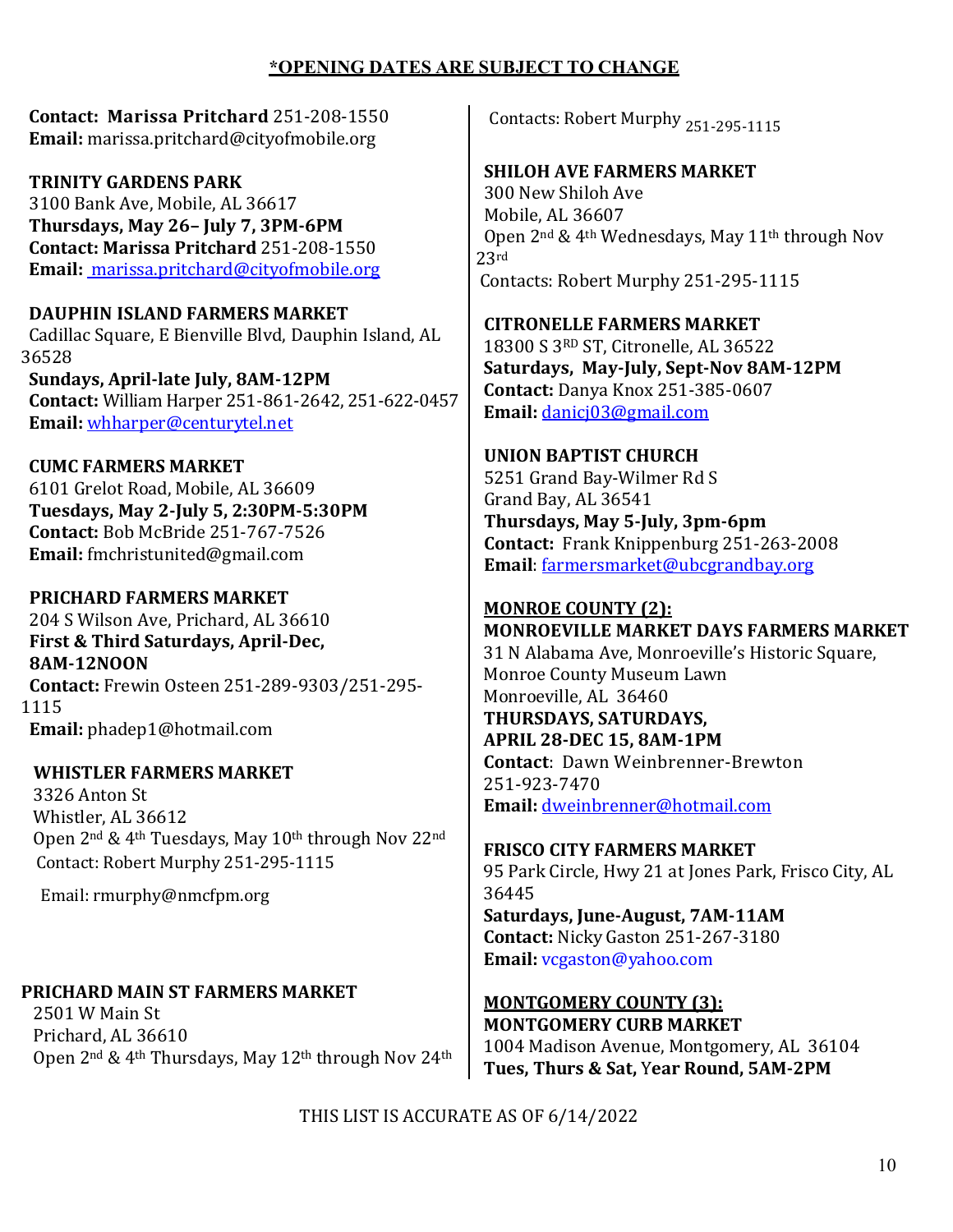**Contact:** Jasper Cleckler 334-263-6445

**EASTCHASE MARKET** 7274 East Chase Parkway, Montgomery, AL 36117 **Saturdays, May 21- September, 7AM-12PM Contact:** John Aplin 334-726-5104 **Email:** [japlin4863@gmail.com](mailto:japlin4863@gmail.com)

#### **FAIRVIEW FARMERS MARKET**

60 W Fairview Avenue**,** Montgomery, AL 36105 **Mon-Sat, 7AM-6PM, Sun 8AM-4PM, Year Round Contact:** Flora Brown 334-263-7759 **Email:** [fairviewfarmersmarket@gmail.com](mailto:fairviewfarmersmarket@gmail.com)

#### **MORGAN COUNTY (3):**

**MORGAN COUNTY/DECATUR FARMERS MARKET** 211 1st Avenue SE, Decatur, AL 35601 **OPEN: JUNE-AUG- MONDAY, WEDNESDAY, FRIDAY, & SATURDAYS 7AM – 1PM, OPEN:JUNE-AUG TUESDAYS 2PM – 5PM Contact:** Steven Barber 256-443-7932 **Email: [mcdfmarket@gmail.com](mailto:mcdfmarket@gmail.com)**

#### **HARTSELLE FARMERS MARKET**

208 Sparkman Street SW, Hartselle, AL 35640 **April 16, Saturdays- 7AM-12PM, Contact: Tom Chappell 256-773-2581 Email: [farmersmarket@hartselle.org](mailto:farmersmarket@hartselle.org)**

## **CHURCH OF THE GOOD SHEPHERD FARMERS MARKET**

3809 Spring Ave SW, Decatur, AL 35603 **Mondays, August-October, 2PM-6PM Contact:** Shelley Coxwell 256-566-8755 **Email:** [goodshepherdmarket@gmail.com](mailto:goodshepherdmarket@gmail.com)

## **PERRY COUNTY (2):**

**UNIONTOWN FARMERS MARKET** 80 West St, Uniontown, AL 36786 **Wed & Sat, 8AM-12PM Contact: Theodis Rahmaan** 334-231-0361

#### **PERRY COUNTY FARMERS MARKET** 469 MLK Memorial Parkway, Marion, AL 36756

**Thur & Sat, June-Nov, 9AM-2PM** 

**Contact**: Earl Ford 334- 683-8727

**PICKENS COUNTY (3): ALICEVILLE FARMERS MARKET** 419 Memorial Parkway E, Aliceville, AL 35442 **May 5–Nov, Thursdays & Saturdays,8am-12 Contact:** Algene Thomas-Strickland 205-887-7244 **Email: [astrickland@nctv.com](mailto:astrickland@nctv.com)** 

## **CARROLLTON FARMERS MARKET**

401 Tuscaloosa Ave, Carrollton, AL 35447 **May – Tuesday: 3PM-6PM, Thursday: 10AM-2PM, Saturday: 7AM-12NOON Contact:** Jeff Gray 205-454-8522 **Email: [jefferylynngray@msn.com](mailto:jefferylynngray@msn.com)**

**PIKE COUNTY (1): PIKE COUNTY FARMERS MARKET**  1000 US 231, Troy, AL 36081 **June-November, Saturdays, 7AM-11AM, Tuesdays 5PM-7PM Contact: Robert Little** 334-344-4769 **Email:** mlittle669@gmail.com

# **RANDOLPH COUNTY (2)**

**WADLEY FARMERS MARKET** 265 Highland Circle, Wadley, AL 36276 **Tuesdays, May 10–Aug 30, 8AM-11AM Contact: Marcia Houze 256-395-2619, 205-305- 6737**

**Email:** [rcfmmarketmanage@gmail.com;](mailto:rcfmmarketmanage@gmail.com) mhouze47@gmail.com

# **RUSSELL COUNTY (1):**

**RUSSELL COUNTY FARMERS MARKET** Garrett Harrison Stadium Lot at Summerville & Airport Rd Phenix City, AL 36867 **Saturdays, May-Nov, 8AM-12PM (EST) Thursday, May-Nov, 12PM-6PM (EST) Contact**: Jennifer Davidson 334-298-6845 **Email:** [jwd0021@auburn.edu](mailto:jwd0021@auburn.edu)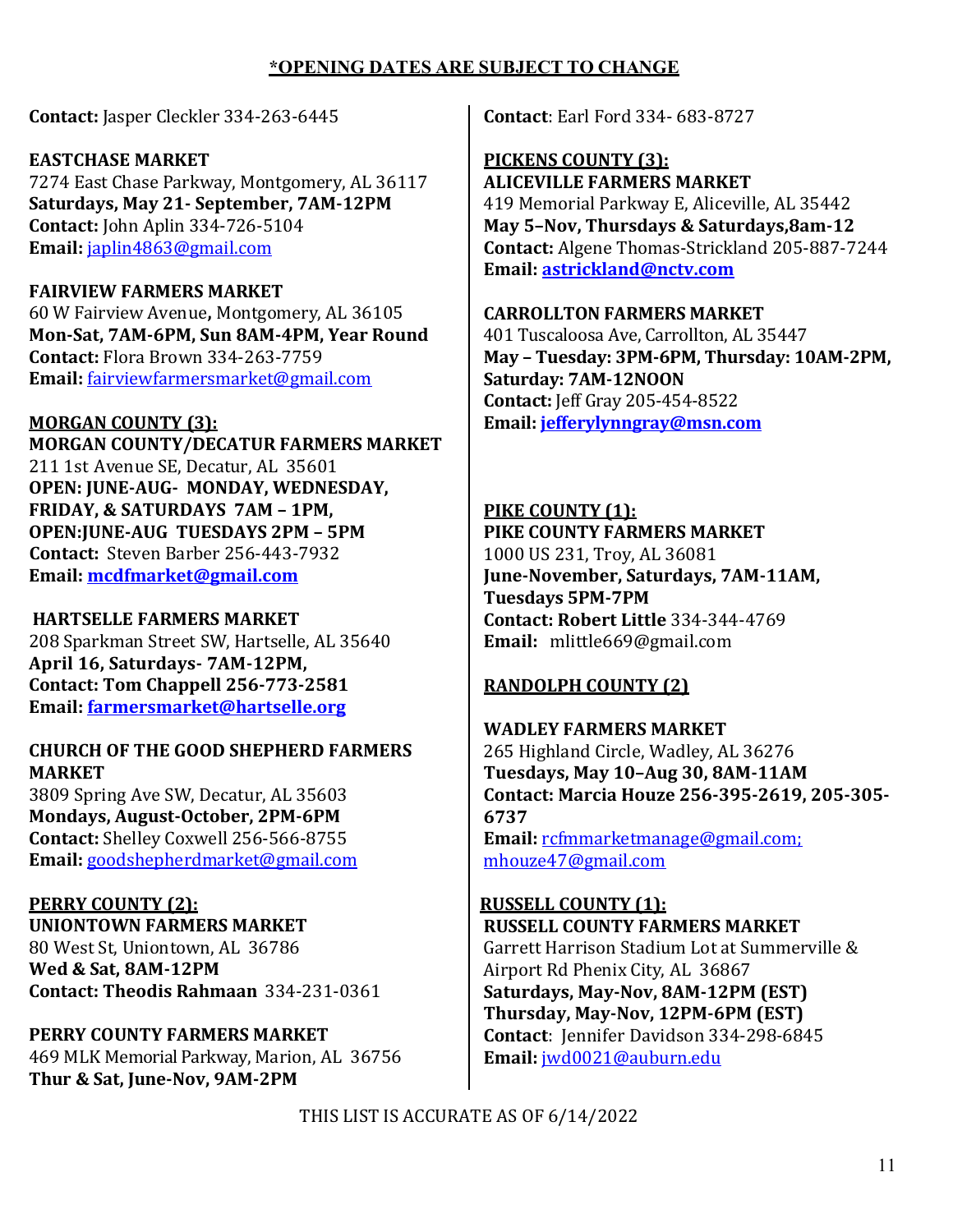#### **SHELBY COUNTY (7):**

#### **MT. LAUREL FARMERS MARKET** 38 Manning Place, Birmingham., AL 35242

**Saturdays, June-October, 8AM-12PM Contact**: Kelly Burley 205-408-2717 **[Email:](mailto:Email:) wburley@bellsouth.net**

## **HELENA MARKET DAYS**

4151 Helena Road, Helena, AL 35080 **Saturdays, June-August, 8AM-12PM Contact**: Kim Ford 205-902-1555 **Email:** [helenamarketday@gmail.com](mailto:helenamarketday@gmail.com) 

## **MONTEVALLO FARMERS MARKET**

660 Main Street, Montevallo, AL 35115 Behind First Baptist Church **Mondays, June-August, 3PM-6PM Contact**: Adele Nelson 205-665-1519, 205-381-0197 E**mail**: [montevallochamber@gmail.com](mailto:montevallochamber@gmail.com)

## **VALLEYDALE FARMERS MARKET**

4601 Valleydale Road, Birmingham, AL 35242 **SATURDAYS, 8AM-12PM, MAY -SEPTEMBER Contact:** Felder Davis 205-383-6629 **Email:** [valleydalefarmersmarket@gmail.com](mailto:%20valleydalefarmersmarket@gmail.com) [www.valleydalefarmersmarket.com](http://www.valleydalefarmersmarket.com/)

#### **COLUMBIANA FARMERS MARKET**

202 West College St, Columbiana, AL 35051 **Saturdays, 8AM-12NOON, June-Aug Contact:** Mark Brady 205-669-3969 **Email:** mainstreet@cityofcolumbiana.com

## **MARKET PLACE AT LEE BRANCH**

611 Doug Baker Blvd., Birmingham, AL 35242 **Saturdays, May 7-Aug 27, 7:30AM-12 NOON Contact:** Renee Betz 205-208-9259 **Email:** [reneebetz@gmail.com](mailto:reneebetz@gmail.com)

## **ST. CLAIR COUNTY (2): PELL CITY FARMERS MARKET**

3040 Cogswell Ave Hwy 78 W Avondale Mills Walking Track, Pell City, AL 35125

**Wednesdays, May 25-Sept 28, 1PM-5PM Contact**: Brenda Umphrey 205-506-2274; Fred Phillips 205-915-0400 **Email**: [Brenda.umphrey@gmail.com](mailto:Brenda.umphrey@gmail.com) **[Phillips1902@bellsouth](mailto:Phillips1902@bellsouth.net)**.net

#### **MOODY FARMERS MARKET**

701 Park Avenue, Moody, AL 35004 **Fridays, May 20 -September 30, 1PM-5PM Contact:** Melissa Fraser 205-640-0307 **Email:** mfraser@moodyalabama.gov

## **SUMTER COUNTY (2):**

**LIVINGSTON FARMERS MARKET** 115 Franklin Street, Livingston, AL 35740 **Thursdays, May, 8AM-12PM Contact:** Randy Walters 205-652-2505 **Email:** [rwalters1@bellsouth.net](mailto:rwalters1@bellsouth.net)

## **THE FARMERS MARKET, GAINESVILLE, AL**

9345 State Street Hwy 116, Gainesville, AL  **Open: Saturday, June 11- August 13 8:30AM – 12:30PM**

 **Contact**: Amanda Elliott 205-657-5108  **Email:** [buckmoonfarm20@gmail.com](mailto:buckmoonfarm20@gmail.com)

# **TALLADEGA COUNTY (3):**

**SYLACAUGA FARMERS MARKET** Blue Bell Park, 423 N Norton Avenue. Sylacauga, AL 35105 **Fridays, May- Mid August 7:00AM- 12PM Contact**: Chase Hammock 256-449-5226, Will Brooks 256-872-2101

**Email:sylfarmersmarket@gmail.com**

#### **TALLADEGA FARMERS MARKET**  210 East Street South (Chamber), Talladega, AL 35160 **Tuesdays, June 7-August 30, 3PM-6PM Contact**: Luke Thomas 256-362-0514 **Email: [lukethomas@talladega.com](mailto:lukethomas@talladega.com)**

**TALLAPOOSA COUNTY (2): MAIN STREET FARMERS MARKET ALEXANDER**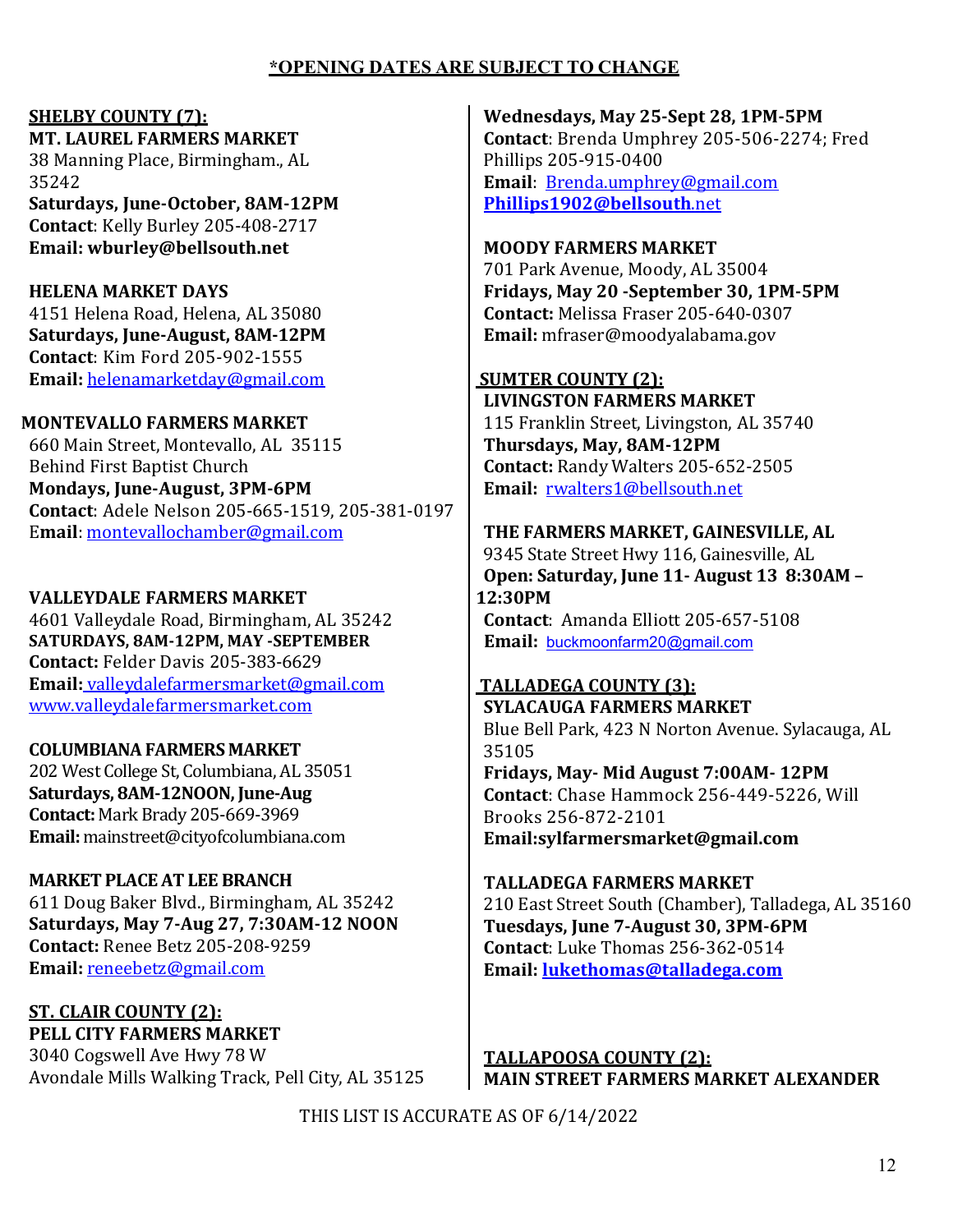**CITY**

21 Main Street -Broad Street Downtown, Alexander City, AL 35010 **Saturdays, June- September, 7AM-11AM Contact: Kelsie Miller Email: kelsiem@coosa-fancy.com Facebook:** Alexander City Farmers Market [www.mainstreetalexandercity.org](http://www.mainstreetalexandercity.org/)

**CAMP HILL MARKETPLACE FARMERS MARKET** 21900 Sen Claude Pepper Dr, Camp Hill, AL 36850 **Thursdays, 8am-11am, June-Nov Contact: Joanne Finley, 256-307-2840**

**Email: finleyjoanne8@gmail.com**

**TUSCALOOSA COUNTY (3): NORTHPORT FARMERS MARKET** 4150 5th Street, Northport, AL 35476 **Saturdays, 6AM-12PM, April-December Wednesdays May - Nov Contact: Nina-Terry Sullivan 205-242-4772/205- 361-2398 Terry Sullivan 205-242-4774 Email:** [npalfarmersmarket@gmail.com](mailto:npalfarmersmarket@gmail.com)  [www.npfarmersmarket.com](http://www.npfarmersmarket.com/) 

**TUSCALOOSA RIVER MARKET** 1900 Jack Warner Parkway, Tuscaloosa, AL 35401 **Saturdays, Jan 8-Dec 17, 7AM-12PM, Mon-Fri May 1-Aug 31, 3PM-6PM @ Various Locations Contact:** Alexis Clark 205-248-5295 **Email:** [rivermarket@tuscaloosa.com](mailto:rivermarket@tuscaloosa.com)

 **TUSCALOOSA FARMERS MARKET** City of Tuscaloosa, Tuscaloosa, AL 35401 **Daily– 3PM-6PM – May 1-Aug 31 Mondays**: McDonald Hughes Community Center, 3101 Martin Luther King Jr. Blvd. **Tuesdays:** Harmon Park, 2901 Greensboro Ave. **Wednesdays:** Annette N. Shelby Park, 1614 15th St. **Thursdays:** McAbee Activity Center, 3901 Loop Road **Fridays:** The Gateway Innovation and Discovery Center, 2614 University Blvd. E **Contact:** Alexis Clark 205-248-5295

**Email:** aclark@tuscaloosa.com

**WALKER COUNTY (1): WALKER COUNTY FARMERS MARKET** 1601 Airport Road N, Jasper, AL 35504 **Tues, Thurs, Sat, May 21-November, 7AM-12PM \*\*Open April-Strawberries\*\* Contact:** Jeremy Gray 205-544-4573 **Email:** [jeremy.a.gray@gmail.com](mailto:jeremy.a.gray@gmail.com)

**WASHINGTON COUNTY (1): WASHINGTON COUNTY FARMERS MARKET** 45 Court St (Lawn of Courthouse), Chatom, AL 36518  **Fridays, June-August, 8AM-12:30PM Contact:** Kristina Snover – 251-222-1685 **Email: kristinasnover@gmail.com**

**WILCOX COUNTY (2): EAST WILCOX COUNTY FARMERS MARKET** 869 County Road 59, Pine Apple, AL 36768 **Thursdays, 8AM-12PM, July-Nov Contact:** Doris Smith 251-362-6487 **Email:** [doris6@hotmail.com](mailto:doris6@hotmail.com) 

**CAMDEN FARMERS MARKET** 2200 Camden Bypass Hwy 10 W**,** Camden, AL 36726 **Tuesdays & Saturdays, June –August, 7:30 AM-10AM**

**WINSTON COUNTY (1): WINSTON COUNTY FARMERS MARKET** Rocky Ravine Park, Highway 195 near 20th Ave, Haleyville, AL 35565 Contact: Jim Casteel 205-412-8007 **Tues, Thurs, Sat, June 2–Oct, 6AM-12 Noon**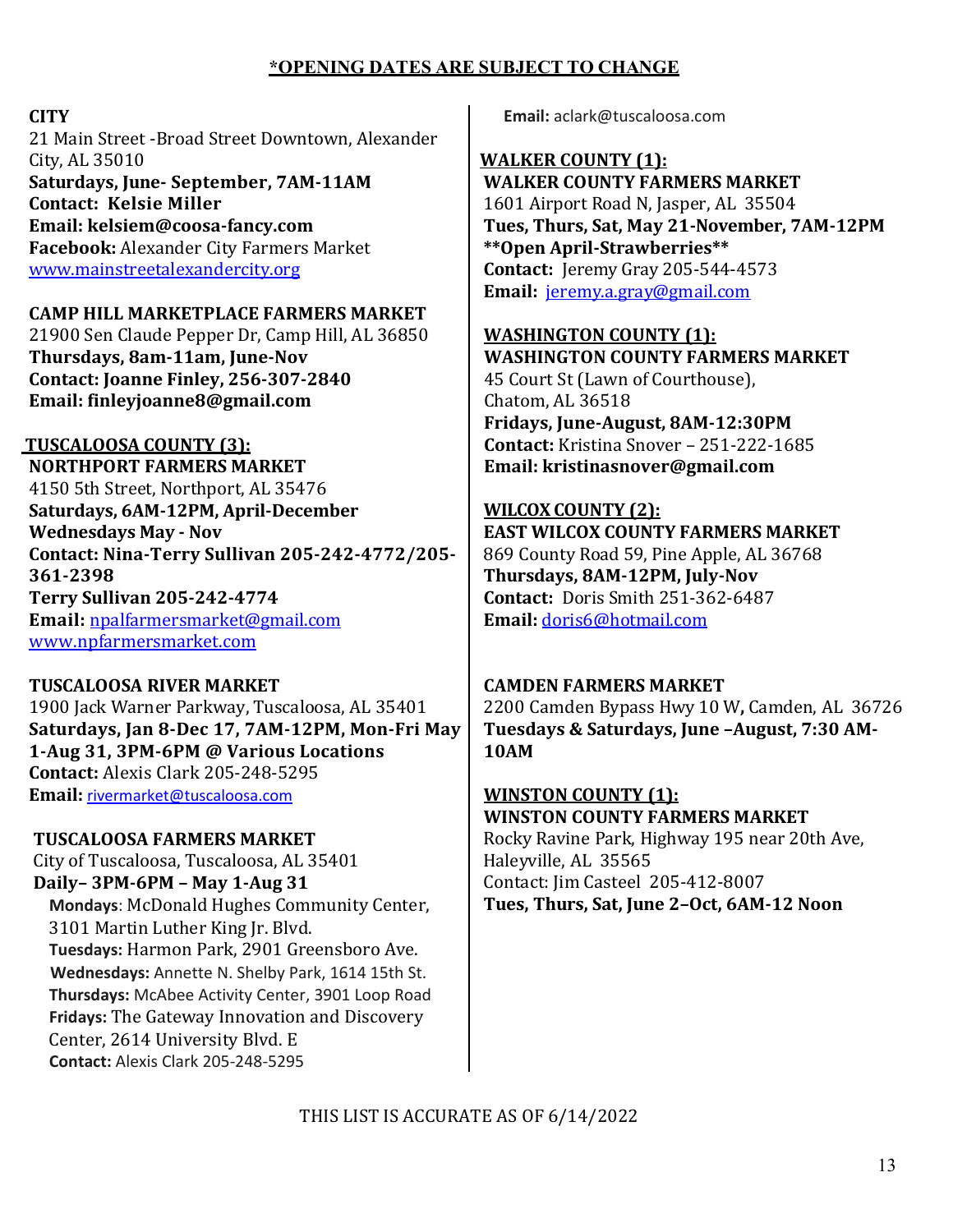# **FARM STANDS**

## **AUTAUGA**

## **1) Phillip Langham – Langham Farms**

## **BALDWIN**

- 1) Christen Ordonez Ordonez Produce Farms
- 2) Mike McKenzie McKenzie Farm Market
- 3) Michelle Crosswhite Loxley Farm Stand

## **BARBOUR**

- 1) Clarence Diggs Lake City Produce/Buddy's
- 2) Barbara Shipman Shipman Farm
- 3) Cassie Young Backyard Orchards (FS&UP)

## **BLOUNT**

- 1) Amy & Daniel Allman Allman Farms & **Orchards**
- 2) James Witt Witt Farms (UPick)
- 3) Mike Hazelrig Hazelrig Orchards
- 4) Jerry Marsh Farm Stand
- 5) Baty U-Pick

## **BULLOCK**

1) Ceciel Locklar – Locklar's Farm

## **BUTLER**

- 1) Peggy Olive Olive Farm/Produce
- 2) Sandra Jones Jones Produce

## **CALHOUN**

- 1) Alfred Haver Haver Farms
- 2) Jerry Gilbert Jerry's Berries (Upick)

## **CHAMBERS**

- 1) Fred Kendrick -Kendrick Farms
- 2) Michael Landrum Mason Farmers Market
- 3) Kimberly Slay Slay's Tomatoes

## **CHILTON**

- 1) Bernice McCraw McCraw Peaches
- 2) Jimmie & Alice Harrison –Harrison Fruit Farms
- 3) Jeff Lawley Lawley Fruit Stand
- 4) Jerry Harrison Horn of Plenty Fruit Stand
- 5) Danny Jones Durbin Farms Market
- 6) Hal Hayes Todd's Produce
- 7) Arlie Powell Petals from the past (FS&UP)
- 8) Charles & Margaret Courtney Courtney Farms
- 9) Randy Jones JJ's Produce
- 10) Timothy Pierce Pierce Farms
- 11) Wayne & Melba Headley Headley's Peach Farm
- 12) Rosha & Warren Ford Ford Farms LLC

## **CLARKE**

- 1) Mike&Anita Wiggins Wiggins Produce
- 2) Wayne Moseley Hillside Farm

## **CLAY**

- 1) Lamar Dewberry Clay Farm
- 2) Bobby Holmes Homestead Farm Market/Upick

## **CLEBURNE**

- 1) Welton & Pam Richardson Lost Creek Grist Mill
- 2) Mike Harris Harris Farm

## **COFFEE**

- 1) Bobby Helms Country Best Farms
- 2) Timothy Archie Archie Produce
- 3) Penny Stokes Leaky Brooke Farm (Upick)

## **CONECUH**

- 1) Jerry Wingard Wingard's Produce
- 2) Timothy Wingard Wingard's Farm Market

## **COVINGTON**

- 1) James Coleman Crossover Produce
- 2) Glenene Edmondson Edmondson Farm

## **CRENSHAW**

1) Joseph & Wanda Bailey – Bailey Produce

## **CULLMAN**

- 1) Doug & Sue Spradlin Spradlin Farm
- 2) Sherry & Anthony Starnes Sweatmon's
- 3) Linda Steele Steele Orchard
- 4) Jerry Calvert J Calvert Farms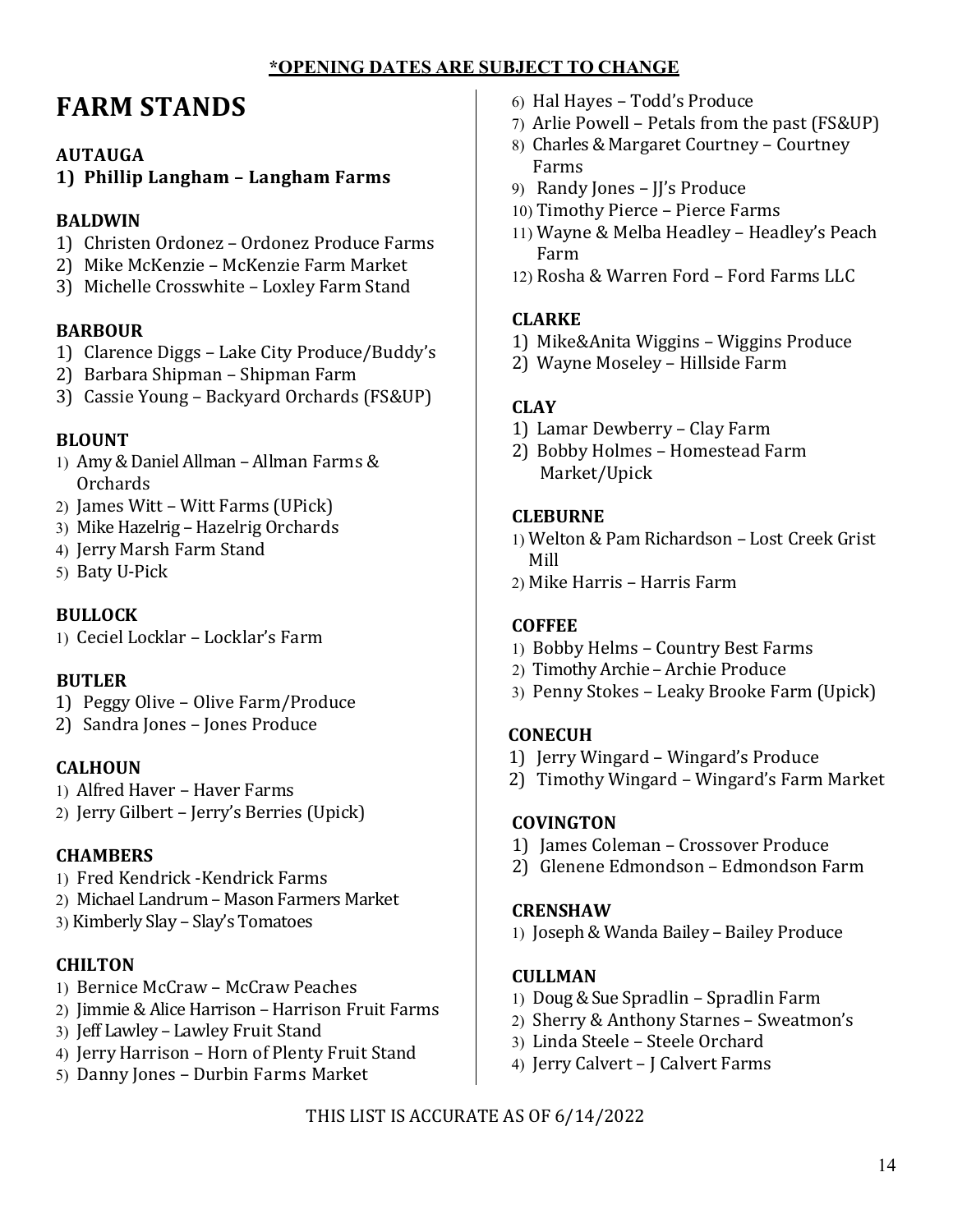- 5) William Burks Burks Farms
- 6) George Burmester Burmester Farm
- 7) Karen & Darrell Bagwell Bagwell Blueberry Farm
- 8) Delby & Andy Chambers Chambers Farms
- 9) Beverly Horton Horton Produce Farms<br>10) Five Oak Farm Upick
- 10) Five Oak Farm Upick<br>11) Betty Voigt Voigt Farr
- 11) Betty Voigt Voigt Farm<br>12) Christine Henke Henke
- 12) Christine Henke Henke Farms Produce

## **DALE**

1) Earl & Charisse Snell – Snell Farm

## **DALLAS**

1) Carla Scherman – Petal Pushers Farm

## **DEKALB**

- 1) Amy Bynum Dusty Road Farm
- 2) Edward Henderson R&R Peach Farm

## **ELMORE**

- 1) Kenneth Barber Barber Berry Farm(FS&UP)
- 2) Joe & Patty Lambrecht

## **ESCAMBIA**

- 1) James Turk Turk's Produce
- 2) Cecil Daniel The Pea & Bean Shed

## **GENEVA**

- 1) John Aplin Aplin Farm
- 2) Richard Collins Collins Produce
- 3) Donald & Rhonda Hendrix –Hendrix Farm Produce
- 4) Charles Turner Three Queens Farm
- 5) Bobby Edmondson C&B Edmondson Farm
- 6) Ronald & Janice Sawyer Sawyer's Produce
- 7) James & Mark Bedsole Bedsole Produce
- 8) Gerid & Amy White Whites Farm/Produce
- 9) Micah Shiver Mills Produce

## **HALE**

1) Charles Clinton – Clinton Farm Market

## **HOUSTON**

- 1) Lamond & Judy Wells Wells Produce Market
- 2) Gary Gulledge Gulledge Produce
- 3) Terry Johnson Stateline Produce
- 4) David Bell Bell Farms
- 5) Bobby Lewis Bobby Lewis Farm

## **JACKSON**

- 1) Jerry&Keith Thompson Thompson Farms
- 2) Leonard Crocker Crocker Farms Fresh Market
- 3 Robert Deutscher Crow Mountain Orchard

## **LAUDERDALE**

1) Liz/Collins Davis – Bluewater Creek Farms

## **LAWRENCE**

- 1) Joel Reed Reed's Peach Orchard
- 2) Larry & Bonita Louallen Louallen Farms
- 3) Tommy Vest Vest U-Pick-It

## **LIMESTONE**

- 1) Wes Isom Isom's Orchard
- 2) Ashley Peek Peek Farms

## **LOWNDES**

1) Mims Hackett Jr. – MP's Vegetable Fruit, LLC

## **MACON**

- 1) Al Hooks Al Hooks Produce
- 2) Gregory Smith Smiths Farm & Ranch
- 3) Tommy & Destin King Kings Farm

## **MADISON**

- 1) J.B. Turner Jr Turner Farms
- 2) Wayne & Mary Reed Reed Farm
- 3) Tommy Scott Scott's Orchard
- 4) Larry Fowler Fowler Farm
- 5) Susan & John Clift S&J Produce Farms

## **MARION**

1) Conya Rawls – Planting Roots Farms

## **MARSHALL**

- 1) Melvin & Eugenia Winfrey Winfrey Farm
- 2) Margaret & David Cox Maggie Valley Berry Patch